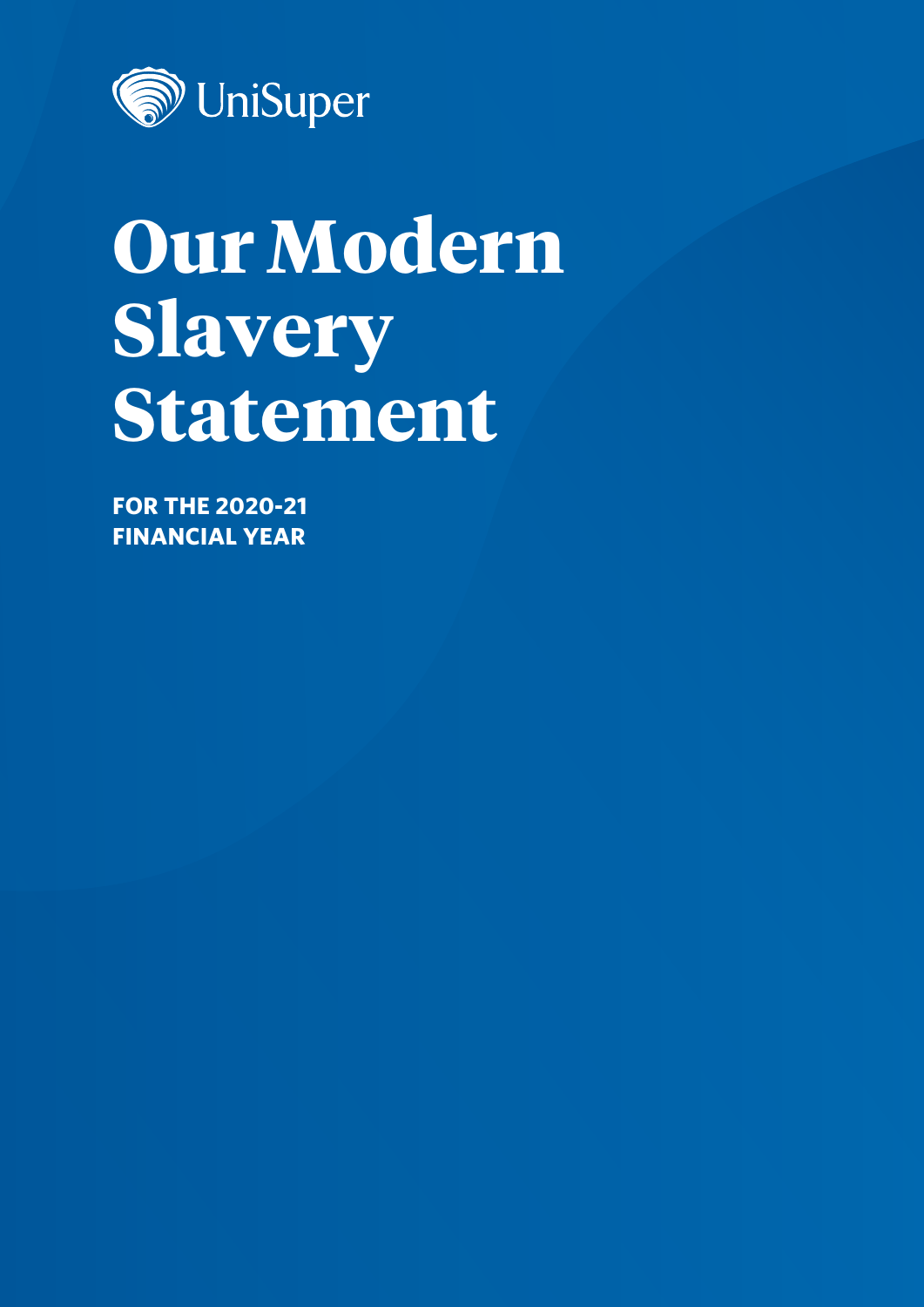#### **About this statement**

This Modern Slavery Statement **(Statement)** is given by UniSuper Management Pty Ltd ABN 91 006 961 799, AFSL No. 235907 **(USM)**, being an entity wholly owned by UniSuper Limited ABN 54 006 027 121, ASFL No. 492806 **(USL)** in its capacity as trustee of the fund UniSuper ABN 91 385 943 850 **(Fund)**, for the 2020-21 financial year.

The Statement is made pursuant to the *Modern Slavery Act 2018* (Cth) **(Act)** and has been approved by the Boards of USL in its capacity as trustee of the Fund and USM on 30 November 2021. The registered office for both USL and USM is Level 1, 385 Bourke Street, Melbourne, Victoria 3000.

The reporting entities covered by the Statement are USM and the Fund where it has had consolidated revenue of at least \$100 million for the relevant financial year. As the Fund takes modern slavery seriously, it chooses to prepare a Statement even where it is not a reporting entity under the Act.

Except where the context otherwise requires, the Fund, USL and USM are referred to throughout the Statement as, 'UniSuper', 'we', 'us' or 'our'.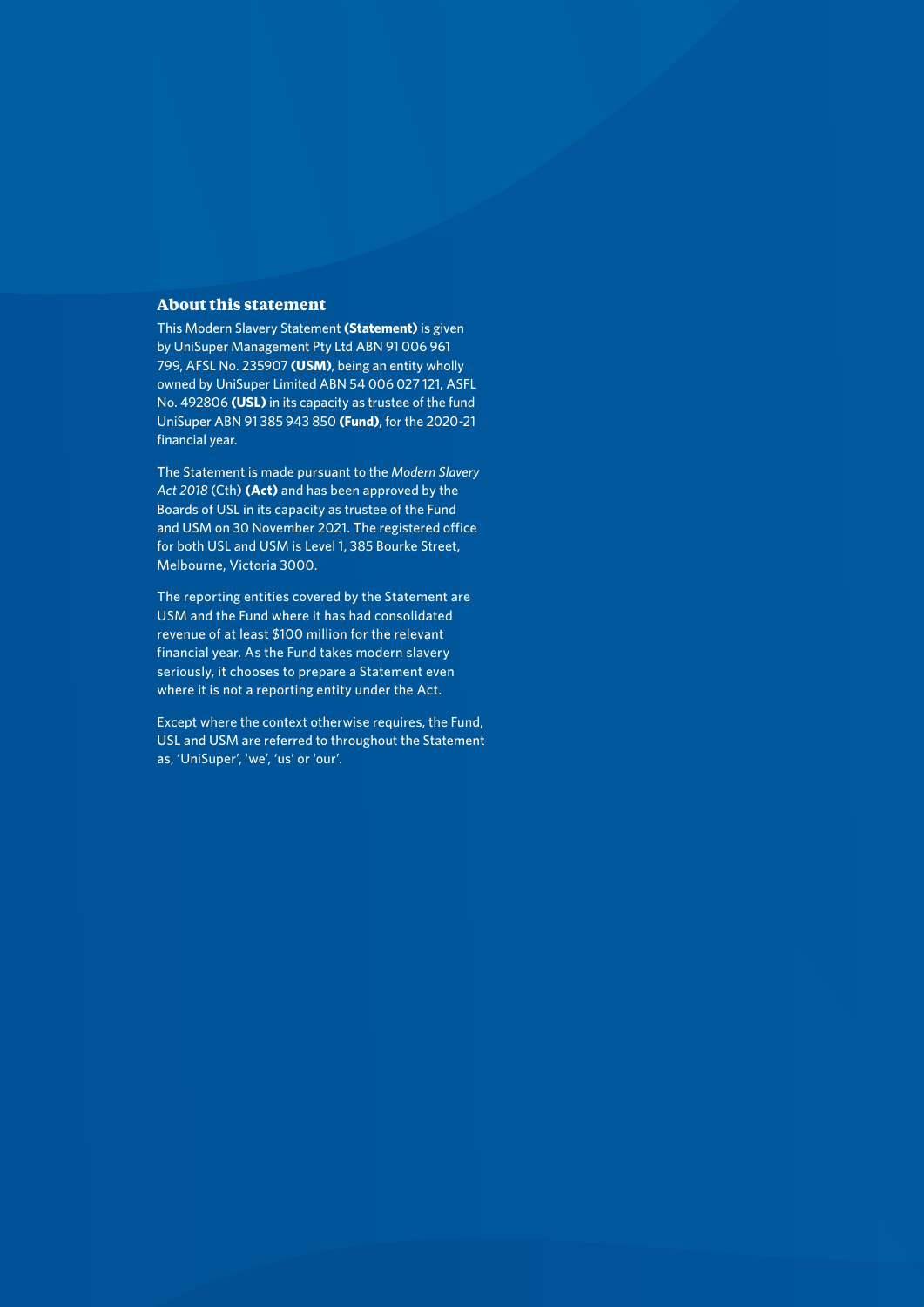## **Contents**

| Introduction                                     |                   |
|--------------------------------------------------|-------------------|
| Our structure, operations and supply chains      | 3.                |
| Risks of modern slavery practices                | 4                 |
| Our actions to assess and address the risks      | 5                 |
| How we assess the effectiveness of our actions   | 10 <sup>°</sup>   |
| Our consultation process                         | $12 \overline{ }$ |
| Appendix<br>Identifying our modern slavery risks | 13                |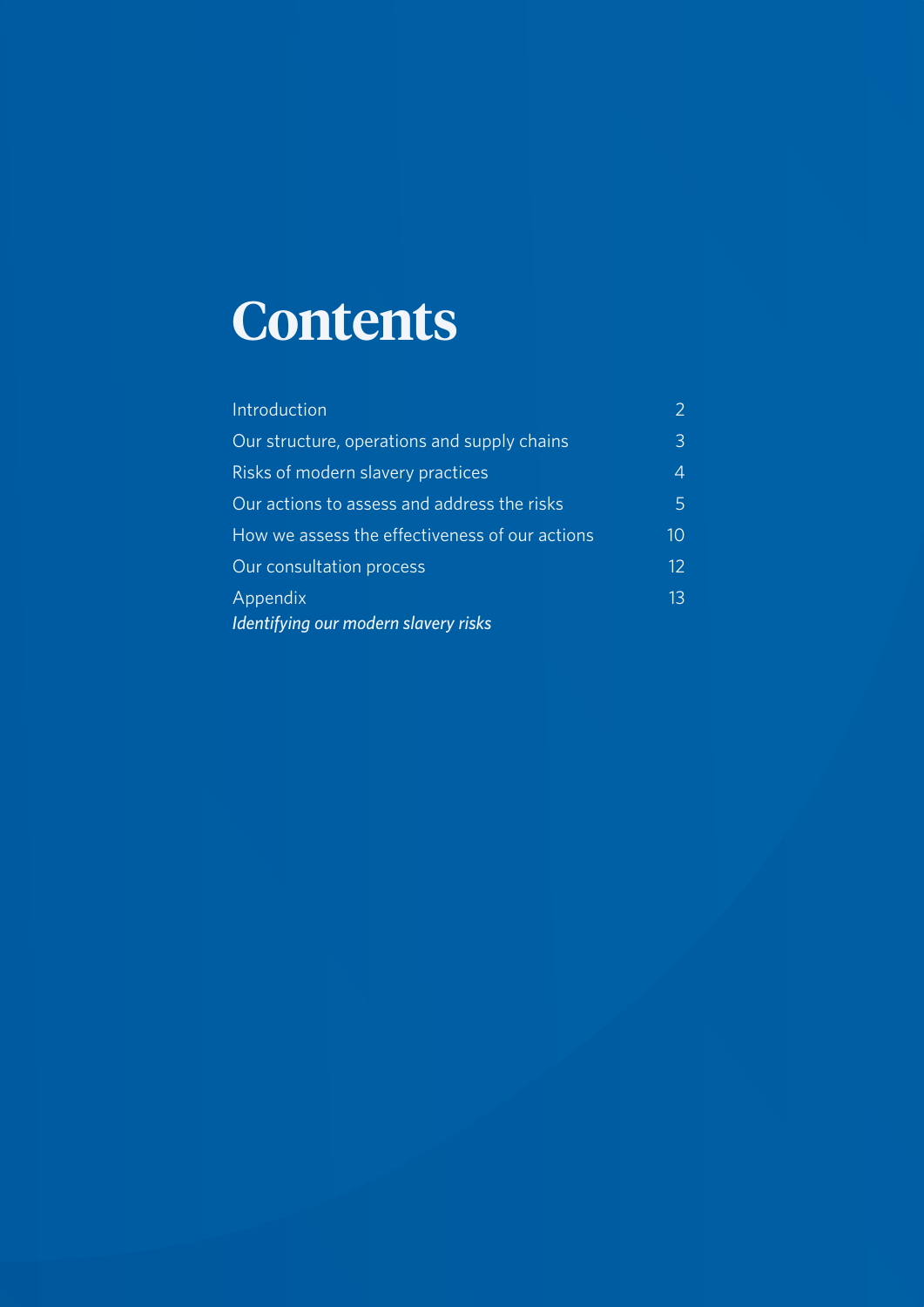## <span id="page-3-0"></span>**Introduction**

The Modern Slavery Act 2018 requires certain businesses and entities who meet a revenue threshold (annual consolidated revenue of more than \$100 million) to report on the risks of modern slavery in their operations and supply chains and the entities they own or control, the actions they've taken to address those risks, and how they've assessed the effectiveness of those actions.

UniSuper supports the Act and believes every person has the right to freedom and to be safe and respected in their day-to-day lives.

The Act defines modern slavery to include eight types of serious exploitation – trafficking in persons, slavery, servitude, forced marriage, forced labour, debt bondage, deceptive recruiting for labour or services and the worst forms of child labour (situations where children are subjected to slavery or similar practices, or engaged in hazardous work).

Consistent with the expectations set out in the United Nations' Guiding Principles on Business and Human Rights, the Australian Council of Superannuation Investors and Responsible Investment Association Australasia's joint Modern Slavery Reporting – Guide for Investors (November 2019) and the Australian Border Force's Commonwealth Modern Slavery Act – Guidance for Reporting Entities, UniSuper recognises the importance of taking meaningful steps to identify and respond to modern slavery risks. Forced labour and related practices exist in the operations or supply chains of most businesses in every region of the world, including Australia. We're deeply committed to upholding human rights across our internal operations and supply chains. We've undertaken a long-term commitment to understand our labour supply chain risks and improve the management of these risks.

This is our second modern slavery statement under the Act. Its purpose is to describe the activities we've undertaken throughout the 2020-21 financial year, and to identify, assess and address the risks of modern slavery in our internal operations and supply chains.

Specifically, in providing the Statement, we've:

- described our structure, internal operations, and supply chains (see **[page 3](#page-4-0)**)
- identified the risks of modern slavery practices in our internal operations and supply chains (see **[page 4](#page-5-0)**)
- taken action to assess and address those risks and mapped out some of our intended actions for the future (see **[page 5](#page-6-0)**)
- assessed the effectiveness of our actions (see **[page 10](#page-11-0)**), and
- described the process of consultation we've engaged in within UniSuper (see **[page 12](#page-13-0)**).

We acknowledge modern slavery risk reporting in Australia is relatively new. We expect our practice and statements will continue to evolve and demonstrate progress over time. We'll strive for further insights into modern slavery risks so we can:

- continue to strengthen and refine our response to future reporting cycles
- better understand and improve our processes for identifying and managing modern slavery risks
- improve awareness of modern slavery among employees and key business partners; and
- anticipate the evolving nature of modern slavery risks and our responsibility to respect human rights, including during times of uncertainty and challenge.

Signed by:



**Ian Martin** Chairman UniSuper Limited



**Peter Chun**  Chief Executive Officer UniSuper Management Pty Ltd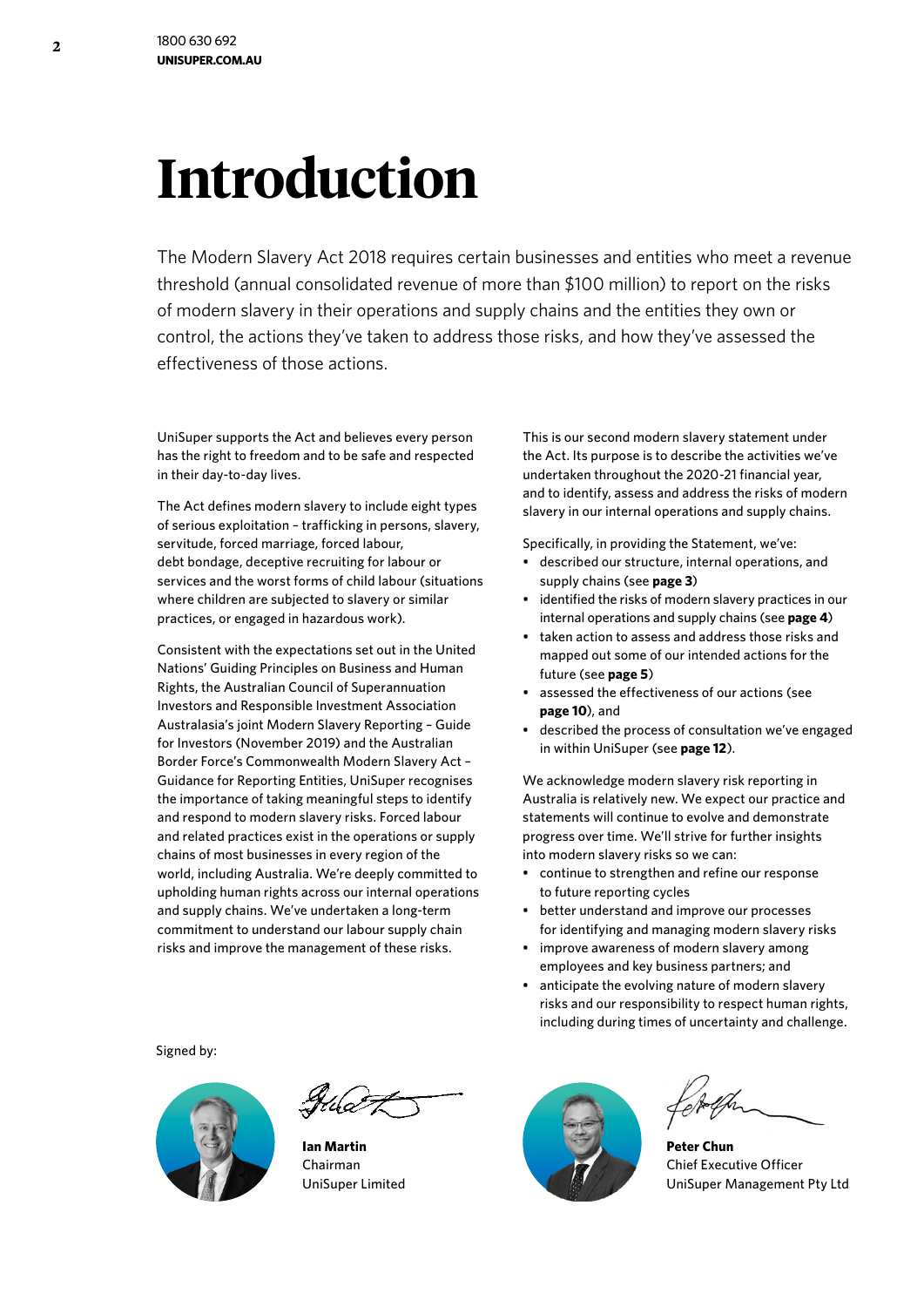## <span id="page-4-0"></span>**Our structure, operations and supply chains**

#### **Structure**

USL is the incorporated trustee of the Fund. It is the sole shareholder of USM in its capacity as trustee of the Fund and beneficially holds these shares on behalf of the members of the Fund. USL also owns or controls a number of entities whose sole purpose is to hold particular investments of the Fund. Most of these entities have the same registered office as USL, a few have a registered office elsewhere in Australia and one has a registered office in New Zealand. No people are employed by any of these entities.

USM provides administration and investment management services to USL. USM also operates UniSuper Advice. UniSuper Advice is licensed to deal in financial products and provide financial advice. UniSuper Advice financial advisers and support staff are employees of USM.

The USL Board comprises 11 directors (eight representative directors and three independent/ nonrepresentative directors). Further information about our directors can be found on our [website.](https://www.unisuper.com.au/en/about-us/who-we-are/our-people/our-board) The USM Board comprises 12 directors replicating those of the USL Board, with the addition of another director who is the Chief Executive Officer of USM, Peter Chun.

#### **Internal operations**

UniSuper is the complying super fund for the higher education and research sector and is now open to all Australians. We're one of Australia's largest industry super funds with over 450,000 members and over \$100 billion in funds under management.

The day-to-day administration of UniSuper is managed by USM. The executive leadership team is committed to achieving its purpose: providing greater retirement outcomes to our members. The team operates in line with annual performance objectives and report to the USL Board. More information is outlined in our annual report and is available on our [website](https://www.unisuper.com.au/en/about-us/governance-and-disclosures/annual-reports).

We have a national presence with more than 870 employees working in Melbourne, Sydney, Adelaide, Brisbane, Canberra, Hobart and Perth, either in one of the UniSuper offices or on-campus at one of our university-based employers.

Our internal operations include operating superannuation products, administering all products internally, providing inbuilt benefits and offering external insurance to members, providing general and personal financial product advice to members and spouses via UniSuper Advice, managing a substantial proportion of UniSuper's investments internally, and selecting, monitoring, and allocating funds to our external investment managers.

Further details about our internal operations (including our internally managed investments) can be found in the **[Appendix](#page-14-0)**.

## **Supply chains**

Our supply chains include our externally managed investments and goods and services generally supplied to us, including to support our internal operations.

Further details about our supply chains can be found in the **[Appendix](#page-14-0)**.

### **COVID-19 impact**

We acknowledge the social and economic impacts of the COVID-19 pandemic have been globally profound and may lead to an increased risk of modern slavery practices within the financial services industry, as well as our suppliers' operations and supply chains. Since the outbreak, we have complied with workplace health and safety requirements in Australia and carried out our identification and assessment activities to identify risks of modern slavery practices within our internal operations and supply chains. We've also continued our direct engagement with companies to discuss human rights and supply chain risks.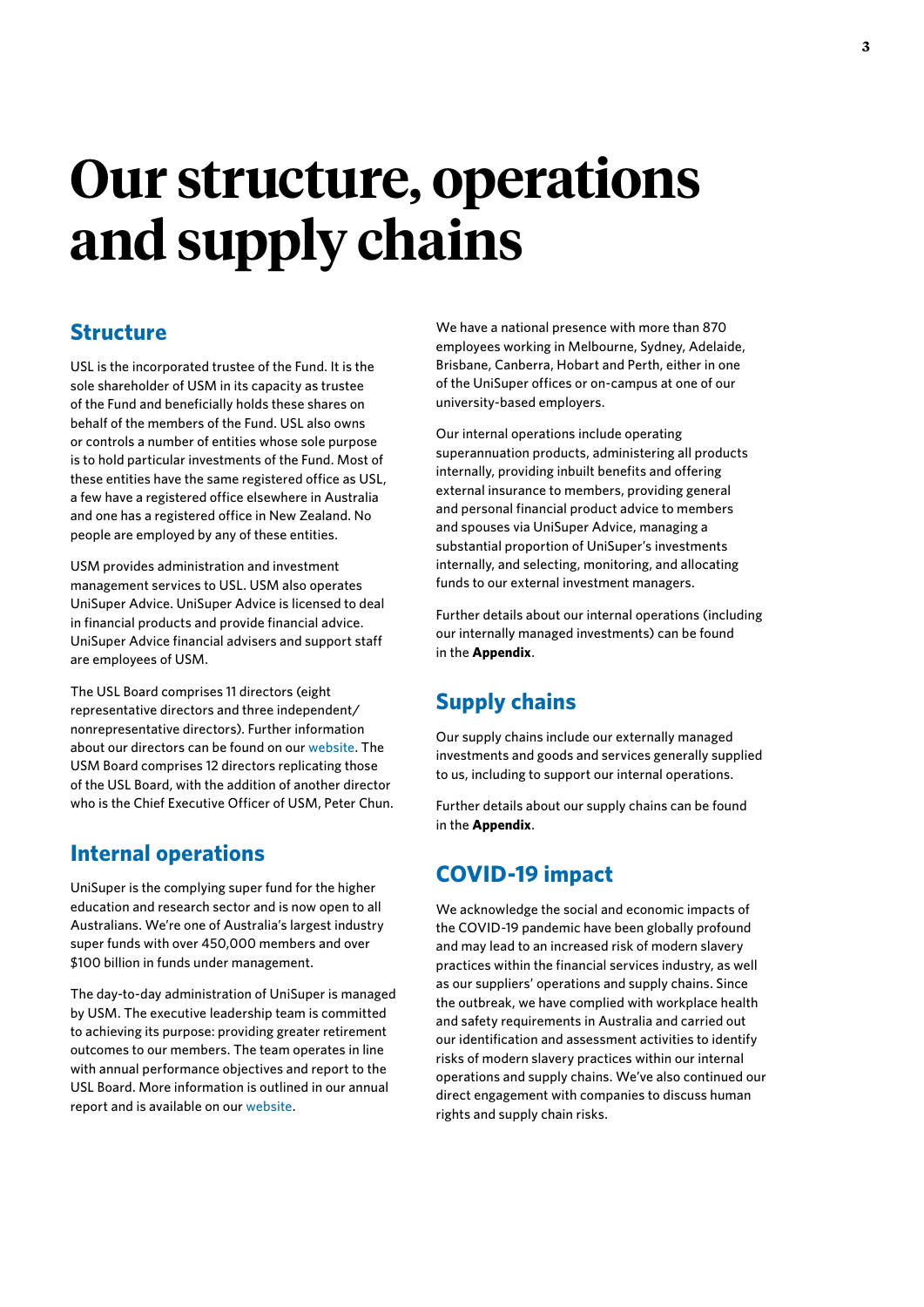## <span id="page-5-0"></span>**Risks of modern slavery practices**

Modern slavery focuses on risk as it relates to people. Risk to people incorporates concepts of severity of modern slavery practices, likelihood of occurrence, as well as the extent of the effect, in terms of the number of people affected and over what time period.

### **Internal operations**

We're strongly committed to ensuring compliance with all workplace health and safety requirements applicable to our places of work (including any remote working arrangements). We recognise our responsibilities are to provide, so far as is reasonably practicable, a safe working environment to our people without risks to health and wellbeing, in accordance with the applicable statutory requirements.

We're committed to:

- working safely,
- providing a workplace free from harassment, discrimination, and bullying,
- acting ethically and lawfully in all business conduct,
- engaging with stakeholders respectfully and honestly, and
- building sustainable communities through providing local jobs, developing local skills and local business opportunities.

Our work is guided by our UniSuper values which are an integral part of the way we do things and a framework for our shared expectations. They can be found on our website. Our values are: we're better together, we can be counted on, we strive for excellence, we take initiative, and we genuinely care for our members.

We consider our potential exposure to modern slavery risk in respect of internal operations to be low. However, we recognise our internally managed investments is an area of focus in respect of modern slavery.

Further details about the areas of modern slavery risks identified in our internal operations (including our general approach to managing modern slavery risks in our internally managed investments) for the 2020-21 financial year can be found in the **[Appendix](#page-14-0)**.

### **Supply chains**

We consider our overall exposure to modern slavery risk in respect of our supply chains to be of generally lower risk. However, we recognise some aspects of our supply chains may be subject to a higher risk of modern slavery.

Further details about the areas of modern slavery risks identified in our supply chains (including our understanding of how our external investment managers are managing modern slavery risk in our externally managed investments) for the 2020-21 financial year can be found in the **[Appendix](#page-14-0)**.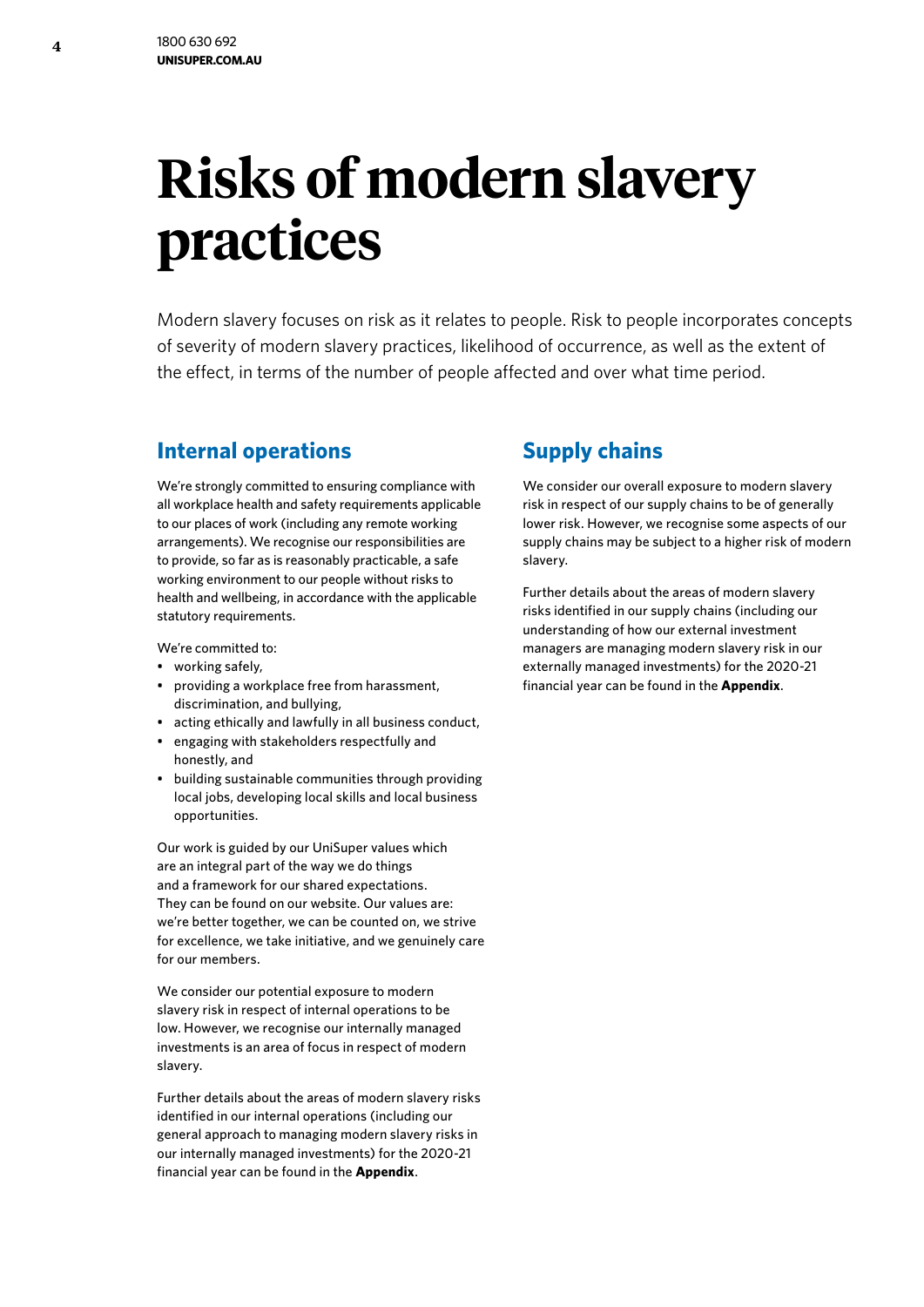# <span id="page-6-0"></span>**Our actions to assess and address the risks**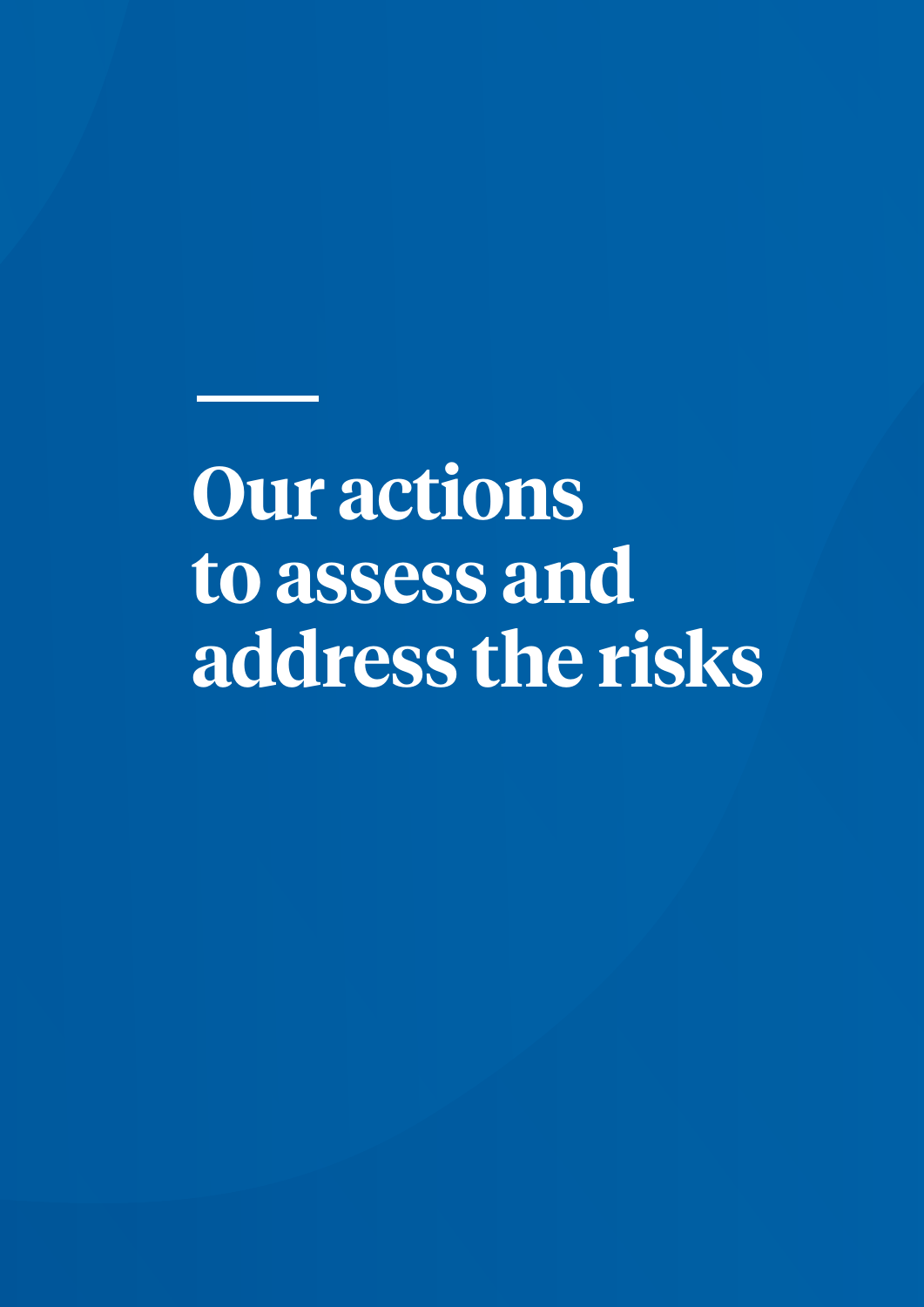## *FY 2021*

In order to assess and address modern slavery risks within our internal operations and supply chains we upheld and improved many of the actions we undertook last financial year. The actions we took in the 2020-21 financial year included:

## **Internal operations**

- **Continuing the Modern Slavery Working Group** The Modern Slavery Working Group (MSWG) was established during the 2019-20 financial year and comprised members of our risk and compliance, finance (procurement & facilities), investments and legal departments. The MSWG continued carrying out its responsibilities by staying informed, and advising the Financial Risk & Audit Committee (FRAC) on recent developments in modern slavery risks, considering additional guidance released by government and leading industry bodies and preparing UniSuper's modern slavery statement for the 2020-21 financial year.
- **Monitoring and managing the risks of modern slavery in the FRAC**

We incorporated the monitoring and managing of the risks of modern slavery in our FRAC and facilitated engagement and feedback between key areas of our operations (such as risk and compliance, finance (procurement & facilities), investments and legal).

The FRAC Charter was updated to incorporate the monitoring and management of modern slavery risks. The FRAC meets on a regular basis to report on the management of modern slavery risks as they arise from time to time. Reports regarding the management of modern slavery risks are provided to the FRAC on a quarterly basis at a minimum.

#### • **Developing and updating our frameworks, policies and procedures**

We assess the effectiveness of our engagement activities and compliance with our policies and procedures regularly. A review of our existing risk management framework and associated policies was completed to further embed modern slavery risk management into existing operational systems and processes (we receive independent assurance via an internal audit on the adequacy and effectiveness of our risk management framework, and have internal controls in place to manage risk). A new Modern Slavery Management Framework (MSMF) was established. The MSMF details the roles, responsibilities and resources applied to managing the modern slavery risks and compliance requirements with Modern Slavery Statement reporting.

• **Training and culture** 

The training requirements for all relevant employees were reviewed and monitored for compliance. Modern slavery awareness sessions were held for relevant employees in March 2021 (as part of the rollout of our first Modern Slavery Statement). Further, an education session on the risks and UniSuper's approach and responsibilities on this issue was held by UniSuper's Legal team in June 2021 with a recording of the session made available to those who could not attend.

Information on the confidential whistle-blower reporting hotline for employees, contractors and suppliers was reiterated to all relevant employees so they can freely raise concerns regarding suspected modern slavery practices.

• **Continuing modern slavery risk analysis in our Environmental, Social and Governance processes**  We continued last financial year's integration of modern slavery risk analysis into the existing Environmental, Social and Governance (ESG) risk processes for our internally managed portfolios. These assessment processes allowed us to focus on due diligence with higher risk suppliers and prioritise modern slavery engagement activities.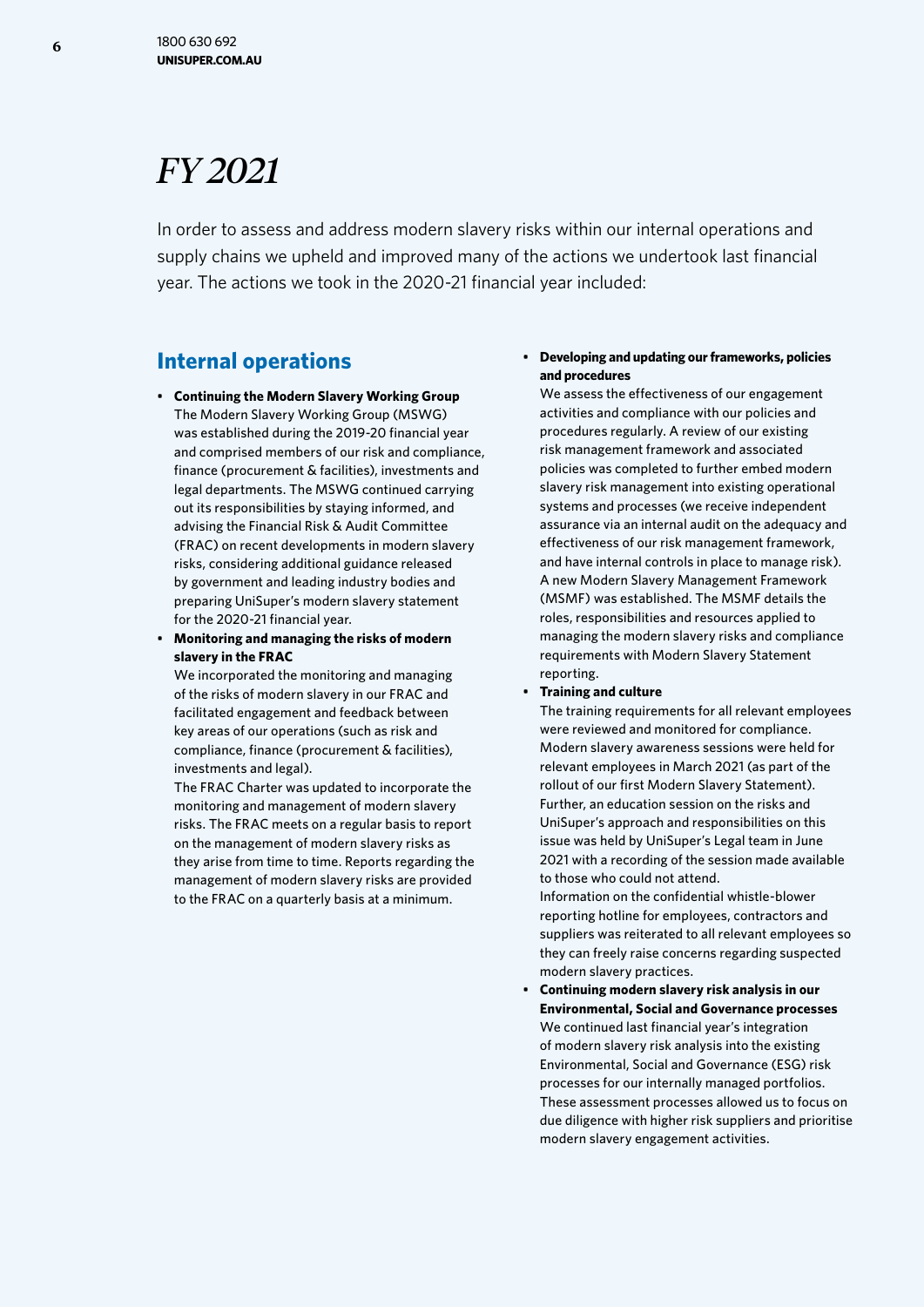- **Engaging directly with companies we invest in**  This year we continued to engage directly with companies to discuss human rights and supply chain risks. These discussions include a focus on their approach to identifying potential areas of risk, investigations undertaken to follow up possible issues in their supply chain and processes for early detection and monitoring of risks.
- **Contributing to and engaging with investor groups**  We continued collaborating with various investor groups such as the Australian Council of Superannuation Investors (ACSI) and United Nations' Principles for Responsible Investment (PRI) during the 2020-21 financial year. We are active members of these and other collaborative bodies and participate in various forums in which companies, affected workers, industry bodies and other relevant experts discuss modern slavery and supply chain issues.

### **Supply chains**

• **Engaging with our external investment managers**  Building on our 2019-20 financial year activities, we requested all our external investment managers (across all geographies and asset classes) to complete our Investments ESG and Modern Slavery Questionnaire (Investments MS Questionnaire) and held subsequent discussions based on this data to gain a better understanding of their processes to assist us identify and assess risk when managing our investments. The Investments MS Questionnaire augments our regular check-ins with our external managers where we assess their ESG approach through the year on an ad hoc basis.

This modern slavery due diligence was conducted in conjunction with our broader due diligence process on managers' ESG performance and processes as well as specific requests focussing on their respective modern slavery risk management. Arising from our engagement, we became aware that some of our external managers hold securities which had possible exposure to a region that was the subject of media commentary regarding alleged modern slavery concerns. We had detailed discussions with these external managers to assess their processes for dealing with modern slavery issues in these securities. They reported their engagements with these companies and are satisfied that modern slavery concerns are being managed in their respective supply chains.

#### • **Assessing supplier risk and engaging with select suppliers**

UniSuper's procurement function identified 41 goods and services suppliers to engage with this year as part of its assessment. Out of the 41 suppliers, 16 were included because they were identified as being at a higher risk of having modern slavery practices within their operations and supply chains and the remaining 25 were included because they were identified as being suppliers which UniSuper considers to be most strategic and important to its operations. See the **[Appendix](#page-14-0)** for the enterprisewide assessment methodology and process undertaken to identify these suppliers. As part of the process, these 41 suppliers were encouraged to complete our Procurement Modern Slavery Questionnaire (Procurement MS Questionnaire) to help inform our future engagement with these suppliers in respect of modern slavery risks.

• **Incorporating modern slavery contract provisions**  We have incorporated provisions for dealing with modern slavery risk and reporting in our contract templates and advocated to incorporate these provisions in select contract negotiations with higher risk suppliers.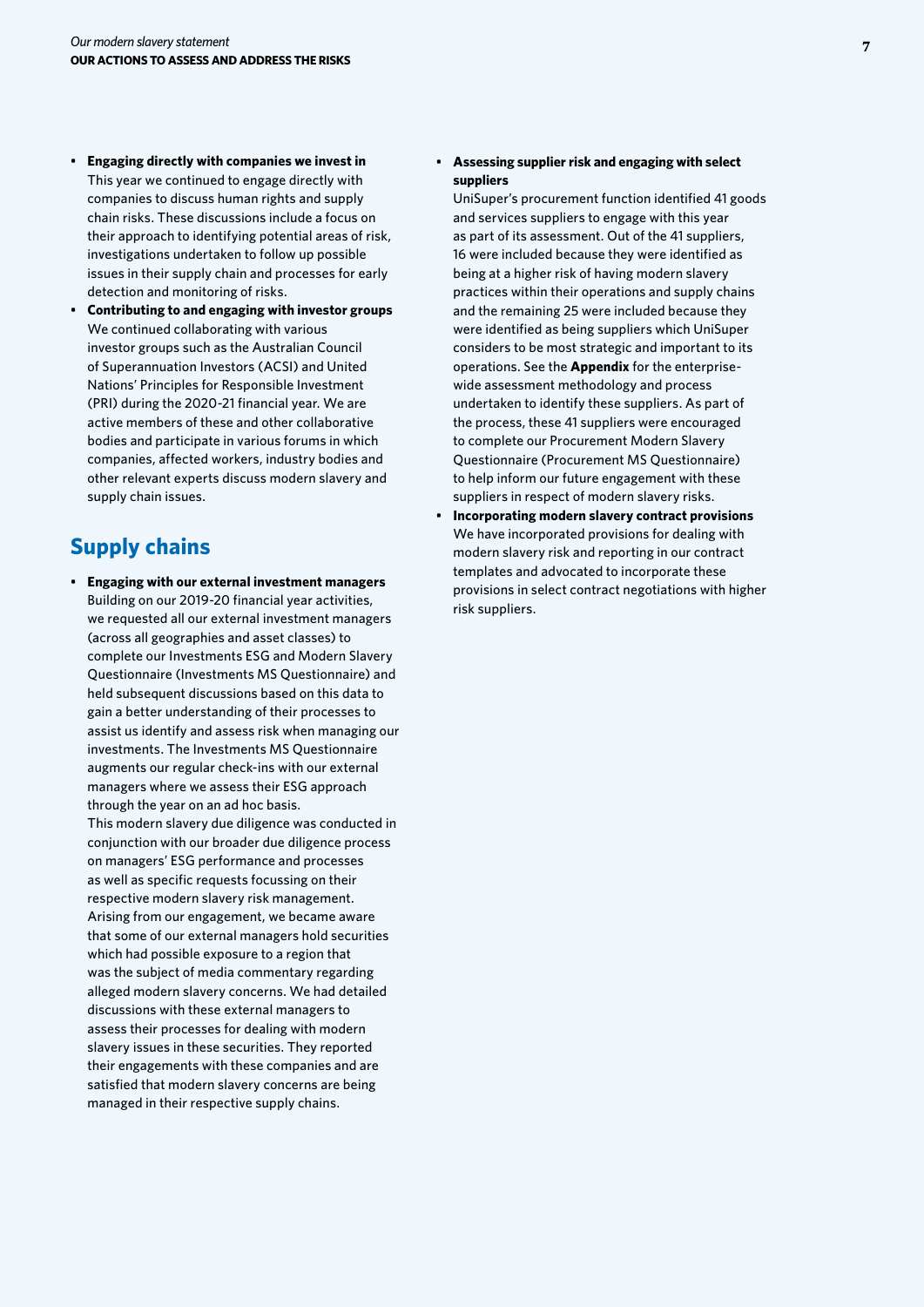## *FY 2022*

Actions undertaken to assess and address modern slavery risks within our internal operations and supply chains after 30 June 2021 will feature in our next statement (for the 2021-22 financial year). We're committed to undertaking the following actions in the 2021-22 financial year:

## **Internal operations**

- **Policy, procedure and framework** We continue to evolve relevant polices and documentation and consider the incorporation of Modern Slavery Risk into our Risk Management Framework.
- **Ongoing review and improvement of our processes**  We continue to review actions taken and, where appropriate, improve our due diligence, risk management, training and supplier engagement systems and processes to ensure modern slavery risks are effectively managed and mitigated.

### **Supply chains**

• **Supplier awareness and due diligence** 

We plan to undertake further analysis of the supplier questionnaire responses received in our externally managed investments and procurement functions for the 2020-21 financial year so we can better understand the extent of modern slavery practices within their operations and supply chains. Where higher-risk suppliers and vendor-managed suppliers have undertaken actions to address modern slavery risks, we'll work with them to monitor progress.

- **Ongoing monitoring and assessment**  We'll continue to review suppliers with a higher risk of modern slavery practices in their operations or supply chains. We'll also continue to engage with higher risk suppliers and vendor-managed suppliers. We'll analyse responses to better understand the extent of modern slavery practices within our suppliers' operations and supply chains.
- **Modern slavery contract provisions**  We'll continue to incorporate provisions dealing with modern slavery risks and reporting in our contract templates and press for these provisions to be incorporated in contract negotiations with higher risk suppliers.
- **Remediation**

If we become aware of potential modern slavery practices occurring in our operations or supply chains, we will take appropriate steps to ensure the matter is addressed and, where necessary, remediated. The remedial action we take will depend on the circumstances.

• **Accountability assessment**

We'll explore remedy pathways based on peer benchmarks and advocate for an industry approach.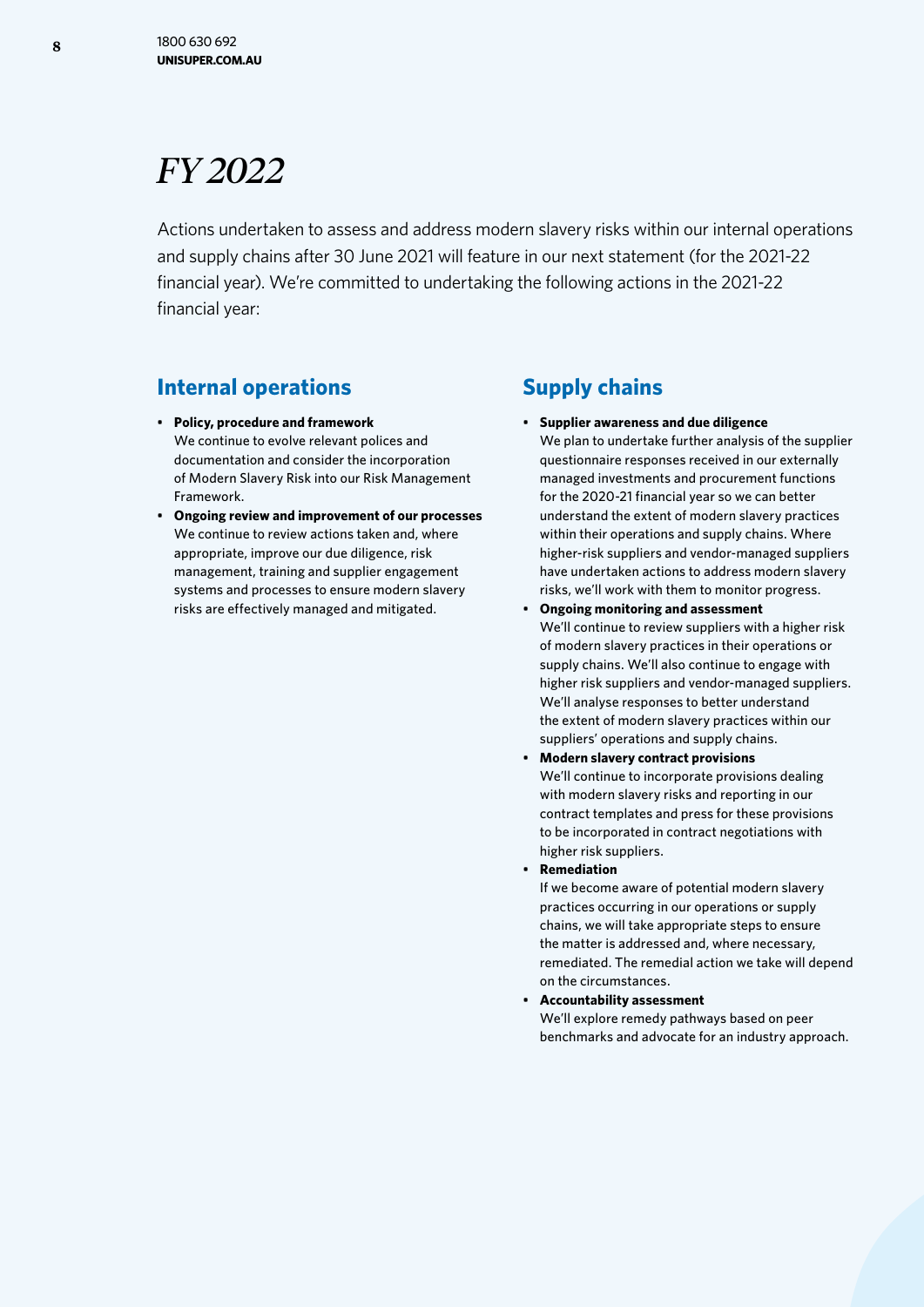## *FY2023 and beyond*

For the 2022-23 financial year and beyond, we're considering the following actions to assess and address modern slavery risks within our internal operations and supply chains:

- Work with existing and new suppliers of goods and services to continue to raise awareness and mitigate modern slavery risks within their operations and supply chains;
- Remediate any identified instances of modern slavery in operations and supply chain via our incident management process;
- Expand modern slavery risk analysis in investment portfolios and address high risk areas in investments, as well as ongoing collaboration with industry partners as part of a responsible investment approach;
- Develop and refine risk assessment of supply chain, including in-depth analysis of high-risk suppliers in procurement supply chain and establish a risk based approach to determine likelihood of greatest harm; and
- Evolve metrics (and potentially use key performance indicators) to better monitor the effectiveness of our actions to identify and address modern slavery risks in our operations and supply chains.

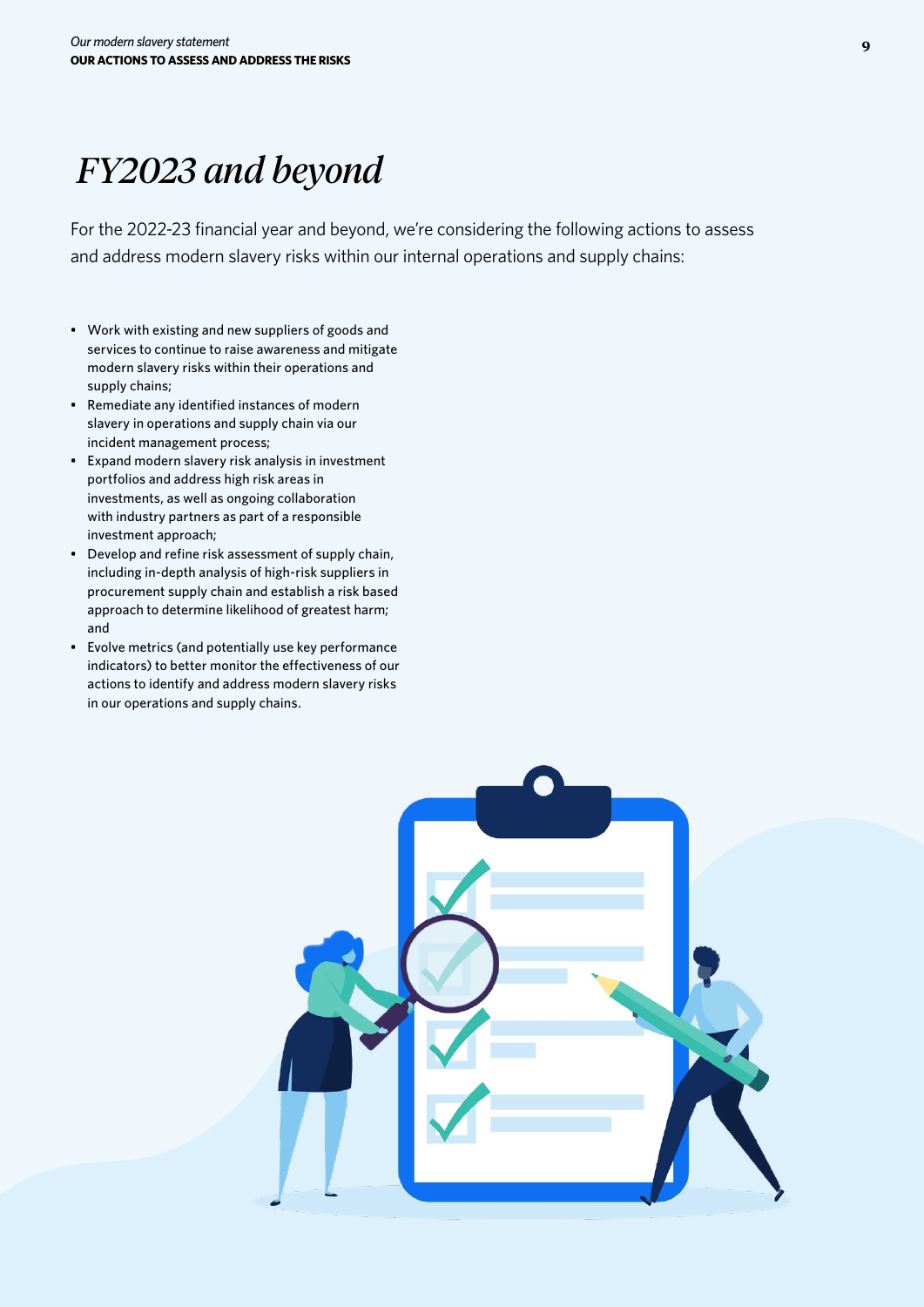## <span id="page-11-0"></span>**How we assess the effectiveness of our actions**

We're committed to assessing the effectiveness of our actions in addressing the risks of modern slavery practices.

During the 2020-21 financial year we continued to focus on actions to better establish our framework for identifying, addressing and assessing modern slavery risks.

## **Internal operations**

#### INTERNAL INVESTMENTS

Investor awareness and knowledge of modern slavery issues in ASX listed companies took a major leap forward following the first modern slavery reports published last year. We have also participated in various investor briefings and seminars on modern slavery issues which has provided us a broader perspective on the complexities and breadth of issues around workplace practices and how they might indicate modern slavery risk. We have heard from a number of experts in this area as well as alleged victims of modern slavery operating in the supply chains of listed companies.

Our regular engagements with companies on ESG issues now includes modern slavery discussions. Our focus in these discussions extends beyond the technical definition of modern slavery and encompasses broader workplace relations issues such as wage underpayment and excess overtime. We see this approach as similar to the way workplace safety considerations have extended from a narrow focus on physical injuries to near misses, incident root cause analysis and mental health considerations.

### **Supply chains**

#### GOODS AND SERVICES

In relation to goods and services procured by UniSuper, we make the following observations.

After carrying out a review of the supplier assessment questionnaire (for supplier engagement during the 2019-20 financial year) UniSuper has now adopted the Procurement MS Questionnaire. This is a more optimised and appropriate modern slavery assessment for procured goods and services and was developed in conjunction with a relevant industry body and is more appropriate for the type of services we procure.

The Procurement MS Questionnaire has enhanced our ability to report and monitor supplier progress with modern slavery actions. This includes suppliers conducting their own due diligence, carrying out education and awareness with their employees, having in place contractual requirements for their suppliers and producing their own modern slavery statement. The optimised questions align with the actions we use to measure our suppliers' progress.

UniSuper has systemised its approach to managing modern slavery supply chain risk. We have adopted a governance tool that enables us to survey our suppliers, capture responses and manage any actions from one system.

We issued our Procurement MS Questionnaire to 41 suppliers, with 30 of those suppliers responding in full and 3 others providing a partial response. From these responses, we have observed an improvement in the level of commitment to modern slavery actions in our supply chains during this reporting period. There has been a strong commitment from some suppliers where actions are lacking to make improvements over the next 12 months. Having implemented the above changes to our modern slavery procedures, we expect to measure and report on the level of improvements in the next reporting period.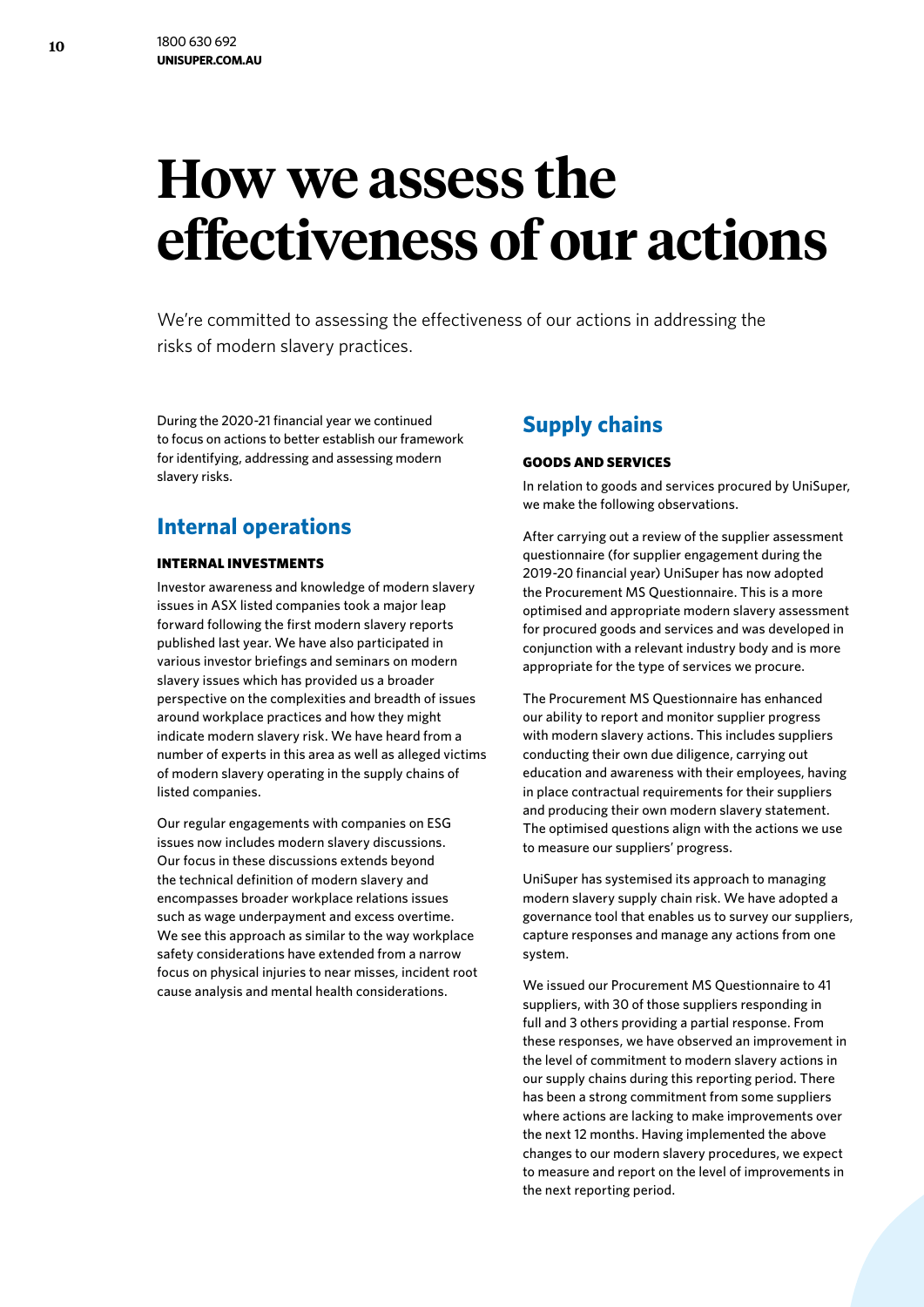We have also encountered instances where a number of suppliers have not provided a response, or their response was less substantial than what we expected. We are continuing to engage with these suppliers.

#### EXTERNAL INVESTMENTS

We conduct a comprehensive assessment of the ESG approach of any new asset manager we appoint. This includes an initial ESG questionnaire combined with an interview with representatives of the manager including investment and ESG professionals. We also conduct regular meetings with our managers on an ad hoc basis as required.

We also ask our managers to complete the ESG questionnaire on a two year cycle, which we did in 2021. For this questionnaire, we included questions on their modern slavery approach which encompassed identification of risks and processes for remediating and preventing incidents in their investments portfolio and supply chain. This process was used as part of our assessment of our external managers for this report.

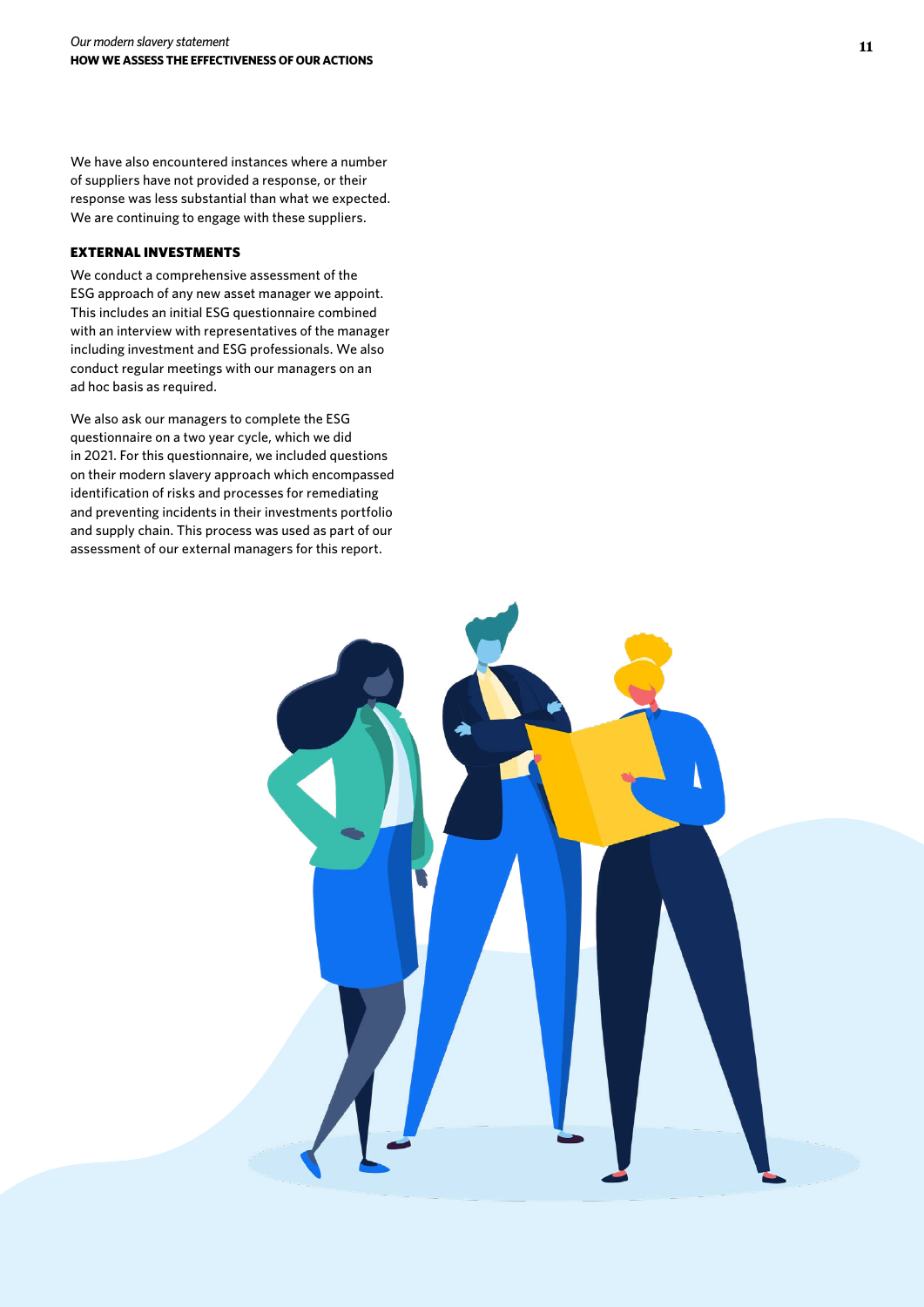## <span id="page-13-0"></span>**Our consultation process**

We're committed to developing and maintaining a robust, group-wide response to modern slavery.

USM developed this Statement in consultation with USL as trustee of the Fund and many of the entities that USL as trustee of the Fund owns or controls. A list of the entities that USL owns or controls is contained in the Fund's full audited accounts for the 2020-21 financial year. You can request a copy of this by calling **1800 331 685**.

In preparing this Statement, the relevant directors of USL as trustee of the Fund and many of the entities and officers of USL, USM and many of the entities that USL owns or controls were consulted and provided with an opportunity to review the Statement prior to approval.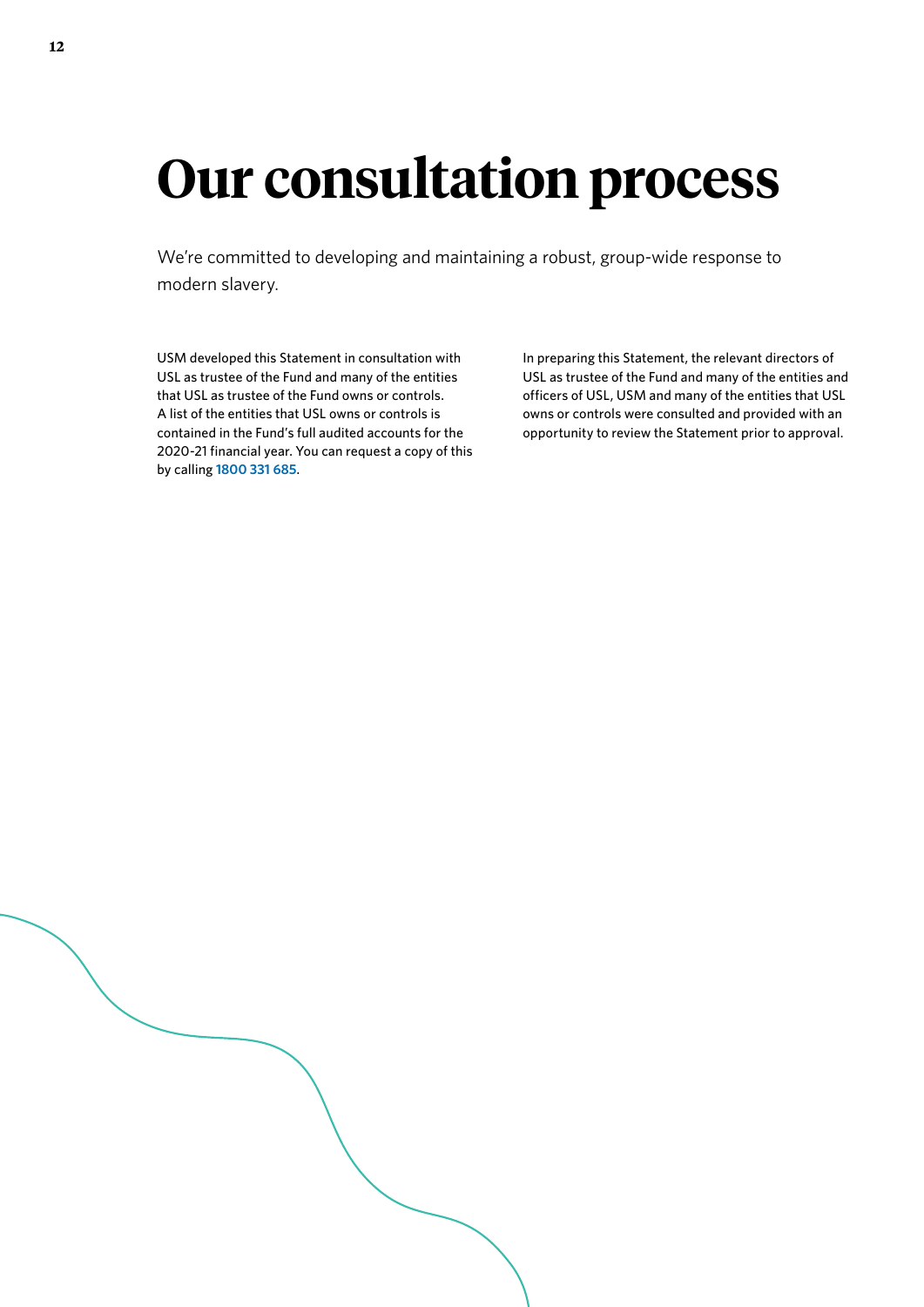# <span id="page-14-0"></span>**Appendix – Identifying our modern slavery risks**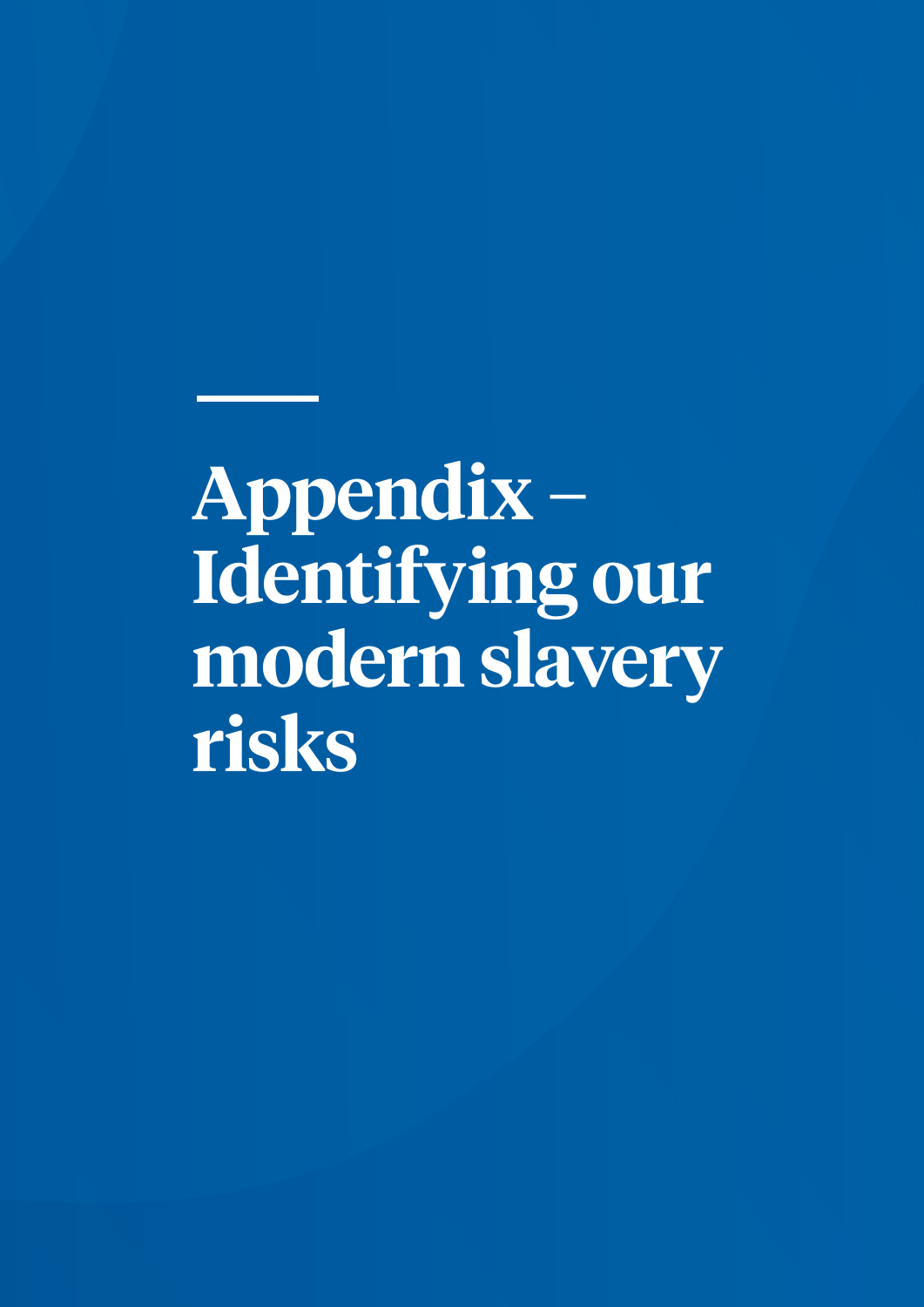| <b>AREA</b>                 | <b>MODERN SLAVERY RISKS IDENTIFIED</b>                                                                                                                                                                                                                                                                                                                                                                                                                                                                                                                                                                                                                                                                                                                                                                                                                       |
|-----------------------------|--------------------------------------------------------------------------------------------------------------------------------------------------------------------------------------------------------------------------------------------------------------------------------------------------------------------------------------------------------------------------------------------------------------------------------------------------------------------------------------------------------------------------------------------------------------------------------------------------------------------------------------------------------------------------------------------------------------------------------------------------------------------------------------------------------------------------------------------------------------|
| <b>Internal operations</b>  |                                                                                                                                                                                                                                                                                                                                                                                                                                                                                                                                                                                                                                                                                                                                                                                                                                                              |
| <b>Internal investments</b> | Over two-thirds of our funds under management are managed internally.<br>On an overarching thematic review, our internally managed investment portfolio<br>includes both active and passive investments in equity markets, property, private equity<br>and infrastructure across numerous countries. There is a wide range of investment<br>related activities that can vary on a day to day basis. These activities include:<br>• the formulation and monitoring of investment objectives and strategies<br>• the selection, appointment and ongoing management of investment managers,<br>custodians and other service providers<br>• the selection and ongoing management of direct investments<br>• the calculation and analysis of investment returns, and<br>• the production and verification of investment information before release<br>to members. |
|                             | Our Core Investment Governance and Risk Framework document outlines and refers<br>to the various systems, structures, policies, processes and personnel in relation to<br>investment-related activities, including the generation of returns to meet investment<br>objectives and the monitoring and management of investment risk.                                                                                                                                                                                                                                                                                                                                                                                                                                                                                                                          |
|                             | As a responsible investor, we assess ESG factors across every investment we make.<br>We seek to understand the ESG issues of our investments to gain greater insights into<br>our investment decisions and understand the risks and opportunities of our investments.                                                                                                                                                                                                                                                                                                                                                                                                                                                                                                                                                                                        |
|                             | One of our priority ESG themes is workforce issues, incorporating modern slavery<br>and supply chains. We've adopted a risk-based approach, using both geographic and<br>sectoral exposures of our investments.                                                                                                                                                                                                                                                                                                                                                                                                                                                                                                                                                                                                                                              |
|                             | During the 2020-21 financial year, we undertook a high-level thematic review of<br>our internally managed investment portfolio and suppliers to identify general areas<br>of modern slavery risk.                                                                                                                                                                                                                                                                                                                                                                                                                                                                                                                                                                                                                                                            |
|                             | Generally, our investments are mainly in developed markets, dominated by Australia.<br>Our international holdings are mainly in listed equities and fixed interest domiciled in<br>developed countries, with low exposure to developing countries (mainly Asia).<br>While our geographic exposure to high risk countries is therefore low, we also<br>consider our exposure to industries with higher risks of modern slavery.                                                                                                                                                                                                                                                                                                                                                                                                                               |
|                             | In relation to assessing our investments, we focussed on ASX listed companies in the<br>consumer staples, consumer discretionary and transportation sectors, and included<br>meetings with executives or board members. We covered issues such as real estate<br>investment trusts' monitoring of workplace conditions for cleaning and security staff,<br>underpayments of employees, supply chain monitoring (particularly in the horticulture<br>sector), audit outcomes and disclosure.                                                                                                                                                                                                                                                                                                                                                                  |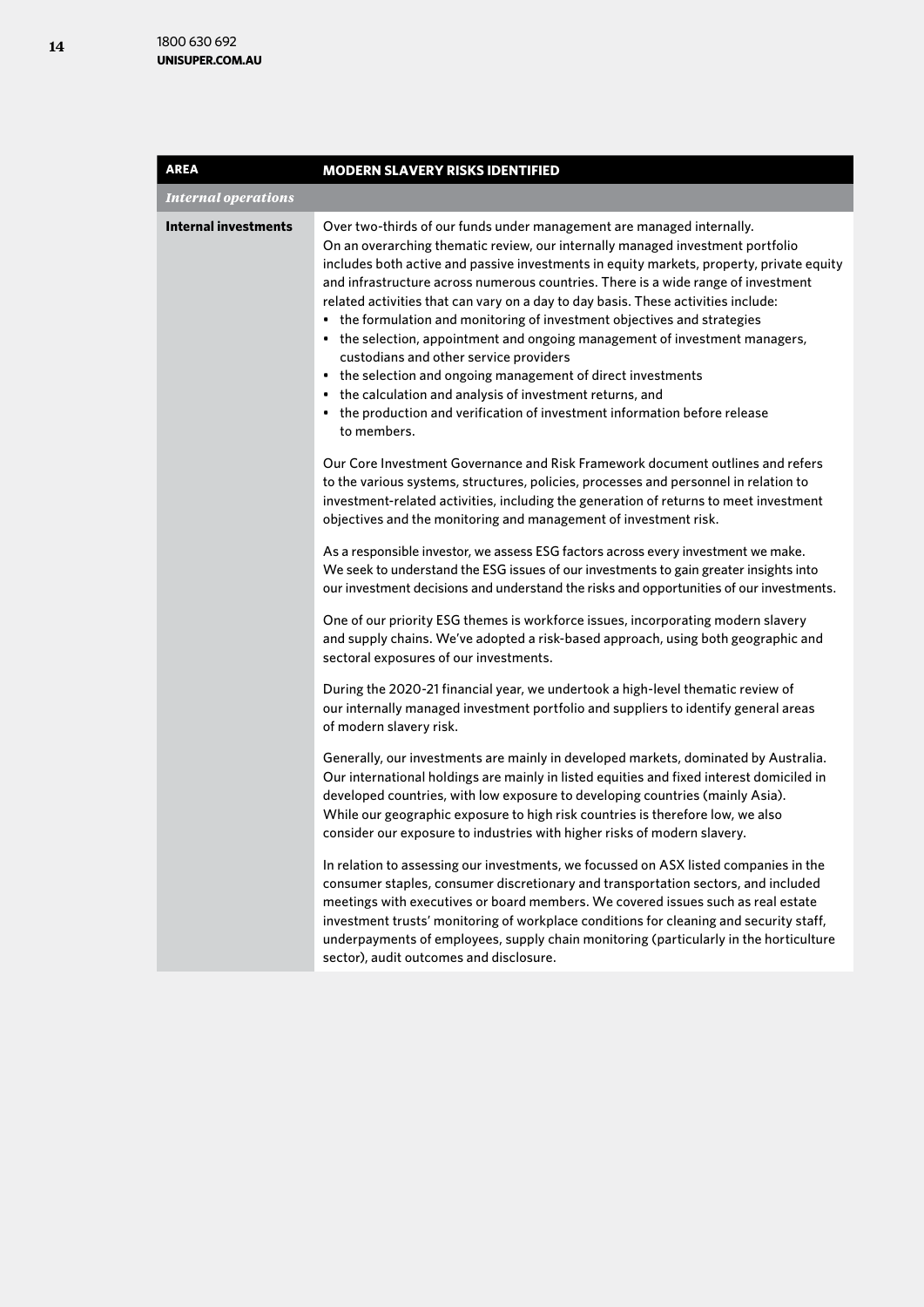| <b>AREA</b>                                                                                                                            | <b>MODERN SLAVERY RISKS IDENTIFIED</b>                                                                                                                                                                                                                                                        |
|----------------------------------------------------------------------------------------------------------------------------------------|-----------------------------------------------------------------------------------------------------------------------------------------------------------------------------------------------------------------------------------------------------------------------------------------------|
| <b>Internal operations</b>                                                                                                             |                                                                                                                                                                                                                                                                                               |
| <b>Other investment</b><br>service providers<br>(e.g. custodians,<br>brokers, data<br>providers, valuers)                              | We did not consider the potential modern slavery risks within this area to be high.<br>They involve the provision of specialised professional services and are provided<br>predominantly from Australia. We will look to assess and address any possible risks<br>in a future reporting year. |
| <b>Operating</b><br>superannuation<br><b>(accumulation and</b><br>pension) products                                                    | We did not consider the potential modern slavery risks within this area to be high.<br>We will look to assess and address any possible risks in a future reporting year.                                                                                                                      |
| <b>Administering all</b><br>superannuation<br><b>(accumulation and</b><br>pension) products                                            | We did not consider the potential modern slavery risks within this area to be high.<br>We will look to assess and address any possible risks in a future reporting year.                                                                                                                      |
| <b>Providing inbuilt</b><br>benefits and offering<br>external insurance to<br>members                                                  | We did not consider the potential modern slavery risks within this area to be high.<br>We will look to assess and address any possible risks in a future reporting year.                                                                                                                      |
| <b>Providing general and</b><br>personal financial<br>product advice to<br>members and their<br>families via UniSuper<br><b>Advice</b> | We did not consider the potential modern slavery risks within this area to be high.<br>We will look to assess and address any possible risks in a future reporting year.                                                                                                                      |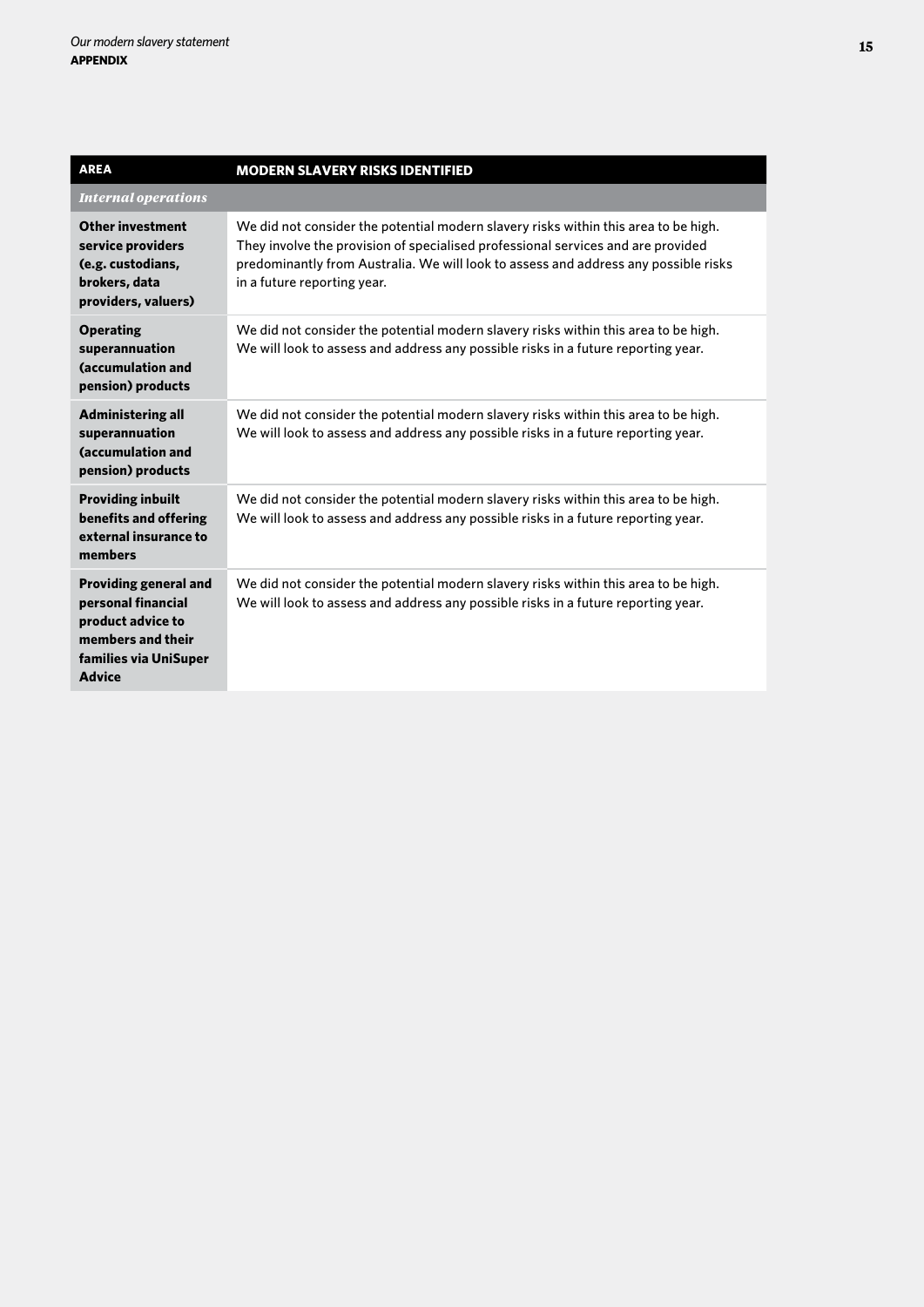| <b>AREA</b>               | <b>MODERN SLAVERY RISKS IDENTIFIED</b>                                                                                                                                                                                                                                                                                                                                                                                                                         |
|---------------------------|----------------------------------------------------------------------------------------------------------------------------------------------------------------------------------------------------------------------------------------------------------------------------------------------------------------------------------------------------------------------------------------------------------------------------------------------------------------|
| Supply chains             |                                                                                                                                                                                                                                                                                                                                                                                                                                                                |
| <b>Goods and services</b> | The assessment of our supply chains connected to products or services procured by<br>UniSuper were considered on a tier one basis. The vast majority of the reporting entities'<br>suppliers of goods and services were not suppliers at higher risk of involvement with<br>modern slavery.                                                                                                                                                                    |
|                           | Overall, on a headcount and tier one basis, approximately 95% of our suppliers of goods<br>and services were located or carrying on an enterprise in Australia, 3% in the United<br>States and the remainder elsewhere.                                                                                                                                                                                                                                        |
|                           | Our suppliers (and types of services obtained) included:<br>• custodians, brokers, research providers and external investment managers<br>(investment services)                                                                                                                                                                                                                                                                                                |
|                           | professional services firms (accounting, audit, advisory)<br>٠<br>• marketing of branded goods<br>• telecommunications (internet, telephone, computing, data storage)                                                                                                                                                                                                                                                                                          |
|                           | • facilities and premises (real estate)                                                                                                                                                                                                                                                                                                                                                                                                                        |
|                           | • logistics and freight suppliers (postage and couriers)<br>• industry and professional organisations (subscriptions, memberships)                                                                                                                                                                                                                                                                                                                             |
|                           | • information technology companies (software, data services, technical services)<br>recruitment and human resources firms (human resources) and<br>• office-related suppliers (cleaning, catering, stationery).                                                                                                                                                                                                                                                |
|                           | <b>Higher risk suppliers</b>                                                                                                                                                                                                                                                                                                                                                                                                                                   |
|                           | We modified our assessment approach in the 2020-21 financial year to focus<br>on suppliers where our annual spend with them was above \$20,000. While we<br>acknowledge that the risks of modern slavery concern the risks posed to humans<br>(irrespective of the level of supplier spend), focusing our assessment in this way<br>has enabled us to prioritise suppliers where we have the greatest influence and                                            |
|                           | can drive further commitment.                                                                                                                                                                                                                                                                                                                                                                                                                                  |
|                           | Where we look to source goods in a category that is classified as high risk for modern<br>slavery, additional due diligence checks are conducted and suppliers are assessed<br>against modern slavery risk factors.                                                                                                                                                                                                                                            |
|                           | In determining which aspects of our supply chains were at a higher risk of modern<br>slavery, an enterprise-wide assessment of spend and supplier data for the 2020<br>calendar year was conducted alongside consideration of factors which include:<br>· global slavery index data<br>qualitative assessment in conjunction with industry bodies<br>٠                                                                                                         |
|                           | industry commentary on modern slavery, and<br>a de minimis spend threshold of \$20,000<br>٠                                                                                                                                                                                                                                                                                                                                                                    |
|                           | Out of the thousands of suppliers to our operations, the assessment process yielded<br>a result of 16 'higher risk suppliers".                                                                                                                                                                                                                                                                                                                                 |
|                           | <b>Strategic and most important suppliers</b>                                                                                                                                                                                                                                                                                                                                                                                                                  |
|                           | In addition to identifying our 'higher risk suppliers', we also included 25 suppliers<br>who we consider to be our most strategic and important suppliers hence where<br>we potentially have greater leverage to achieve a higher level of commitment.<br>These suppliers are identified based on an annual assessment factoring in criticality<br>to our business and spend. We expect the identification of these suppliers may change<br>from year to year. |
|                           | Our due diligence processes and engagement, and future developments with suppliers<br>will be, conducted alongside our dedicated procurement function which manages the<br>contracting, delivery and relationship process end to end alongside the relevant business<br>unit within UniSuper.                                                                                                                                                                  |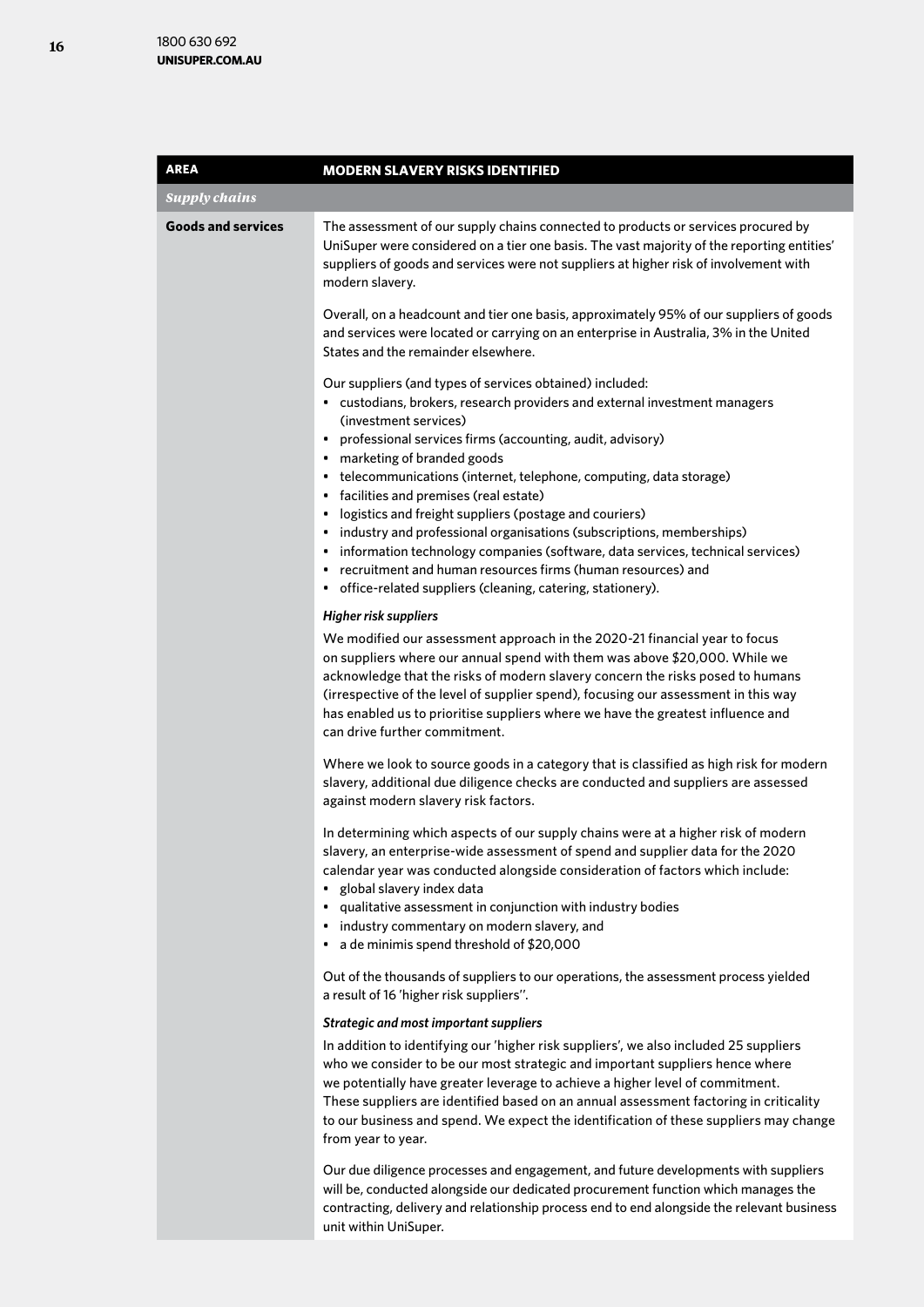| <b>AREA</b>                                                                                               | <b>MODERN SLAVERY RISKS IDENTIFIED</b>                                                                                                                                                                                                                                                                                                                                                                                       |
|-----------------------------------------------------------------------------------------------------------|------------------------------------------------------------------------------------------------------------------------------------------------------------------------------------------------------------------------------------------------------------------------------------------------------------------------------------------------------------------------------------------------------------------------------|
| <b>Supply</b> chains                                                                                      |                                                                                                                                                                                                                                                                                                                                                                                                                              |
| <b>External investments</b>                                                                               | Our externally managed investments comprise under one third of our investments.                                                                                                                                                                                                                                                                                                                                              |
|                                                                                                           | For modern slavery risk purposes, risks are potentially present in our external<br>managers as suppliers and in relation to the assets being managed.                                                                                                                                                                                                                                                                        |
|                                                                                                           | For this Statement, we continue to gain an understanding of our external<br>managers' processes for identifying, assessing and managing modern slavery risks<br>(on a geographical risk and sector risk basis) when managing our investments. We do<br>so as part of our regular due diligence on managers' ESG performance and processes<br>as well as specific requests focussing on their modern slavery risk management. |
|                                                                                                           | We did not consider the potential modern slavery risks with external investment<br>managers as tier one suppliers to be high, however, we will look to assess and<br>address any possible risks in a future reporting year and continue to report our<br>progress annually.                                                                                                                                                  |
| <b>Employment</b><br>agreements for<br><b>USM</b> employees and<br>contractors                            | We did not consider the potential modern slavery risks within this area to be high.<br>We will look to assess and address any possible risks in a future reporting year.                                                                                                                                                                                                                                                     |
| <b>Professional advisers</b><br>(e.g. accounting firms,<br>audit firms, law firms)                        | We did not consider the potential modern slavery risks within this area to be high.<br>The services provided to us are predominately located in Australia. We will look to<br>assess and address any possible risks in a future reporting year.                                                                                                                                                                              |
| Incidental ad hoc<br>supplier agreements<br>entered into at a<br>business level on a<br>repetitive basis. | We did not consider the potential modern slavery risks within this area to be high.<br>The extent of any such engagement would have been below a materiality threshold<br>(otherwise the supply would have gone through the procurement process - described<br>in the 'key suppliers' row of this table). We will look to assess and address any possible<br>risks in a future reporting year.                               |